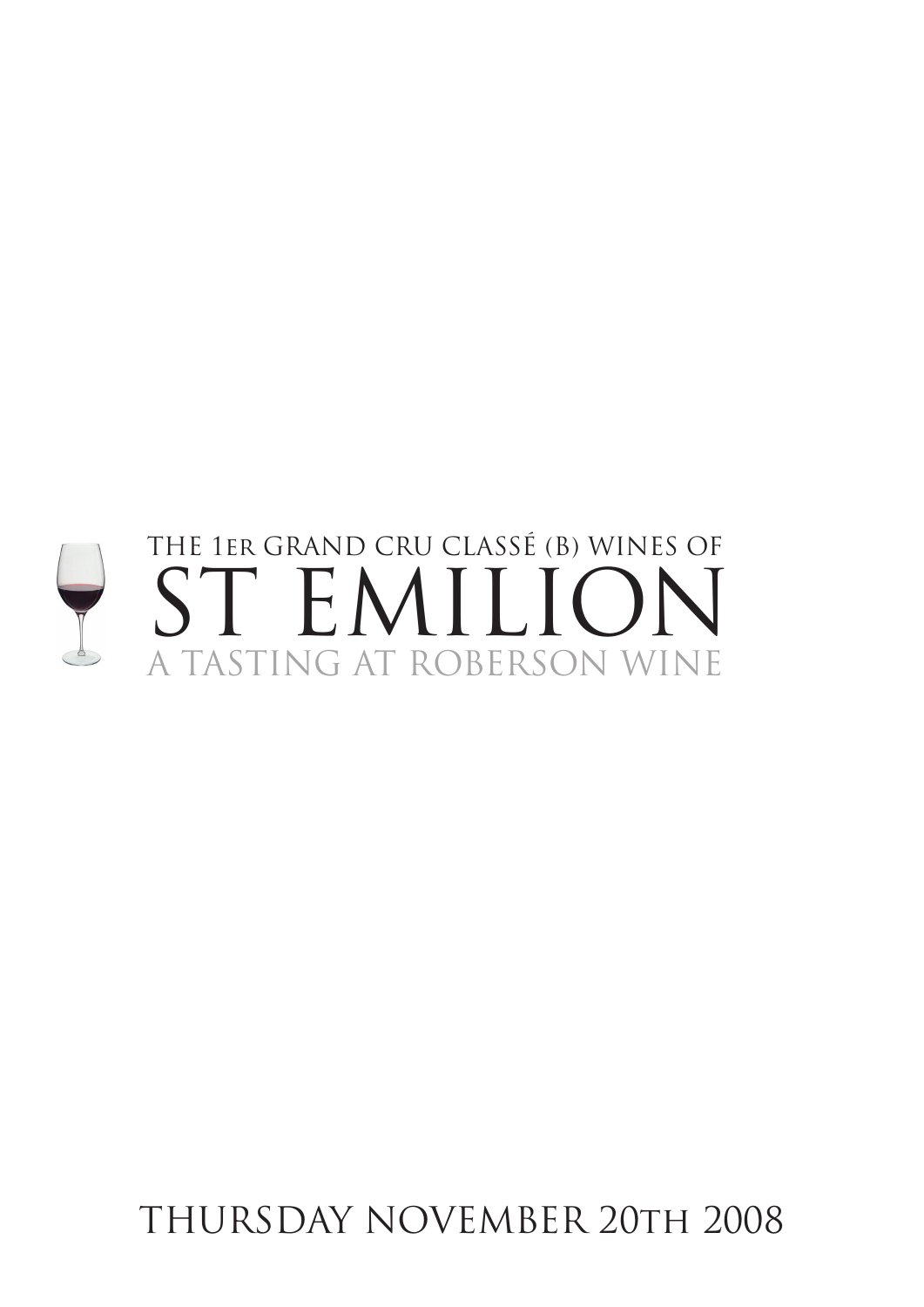### ST EMILION THE PLACE

### ST EMILION

#### **The beau�ful town and UNESCO world heritage site of St Emilion gives its name to one of**  the wine world's most lauded (set of) appellations.

Situated on the right bank of the Dordogne River, the town is located high on an escapment overlooking the river to the south, Pomerol to the west and the Cotes and other satellite appellations (Lussac-St-Emilion and Cotes de Castillon etc) on the plains to the north. This large area is fascinatingly diverse, both in terms of the terroir and the quality of the wines produced across the commune. Merlot is the common denominator for the vast majority of estates, with the variety thriving in the clay rich soils of the region. Cabernet Franc also fares very well and tends to overshadow its more illustrious offspring, Cabernet Sauvignon, which is more at home on the other side of the river.

St Emilion has been something of a battleground for the terroir debate over recent years. It is a commune that is blessed with a number of distinct soil types and topographies, but was also the birthplace of 'les Garagistes', a movement that used tiny yields, modern winemaking techniques and lots of new oak to produce wines of class and concentration from unheralded vineyard sites.

While the debate still rages on the importance of terroir, it is seen by many to be far from coincidental that the top performing estates are situated in the prime locations.

The most important soils in St Emilion are clay, gravel, limestone and sand. Different sections of this large area are dominated by one or more of these soils, but it is the clay-rich limestone soils of the plateau and the gravely soils on the Pomerol border that are considered the best terroirs.

This has resulted in the formation of two sections within the group of leading properties. Cheval Blanc and Figeac are the best known on the mounds of gravely soil by the Pomerol border, with Ausone, Angelus and many others on the limestone plateau surrounding the town.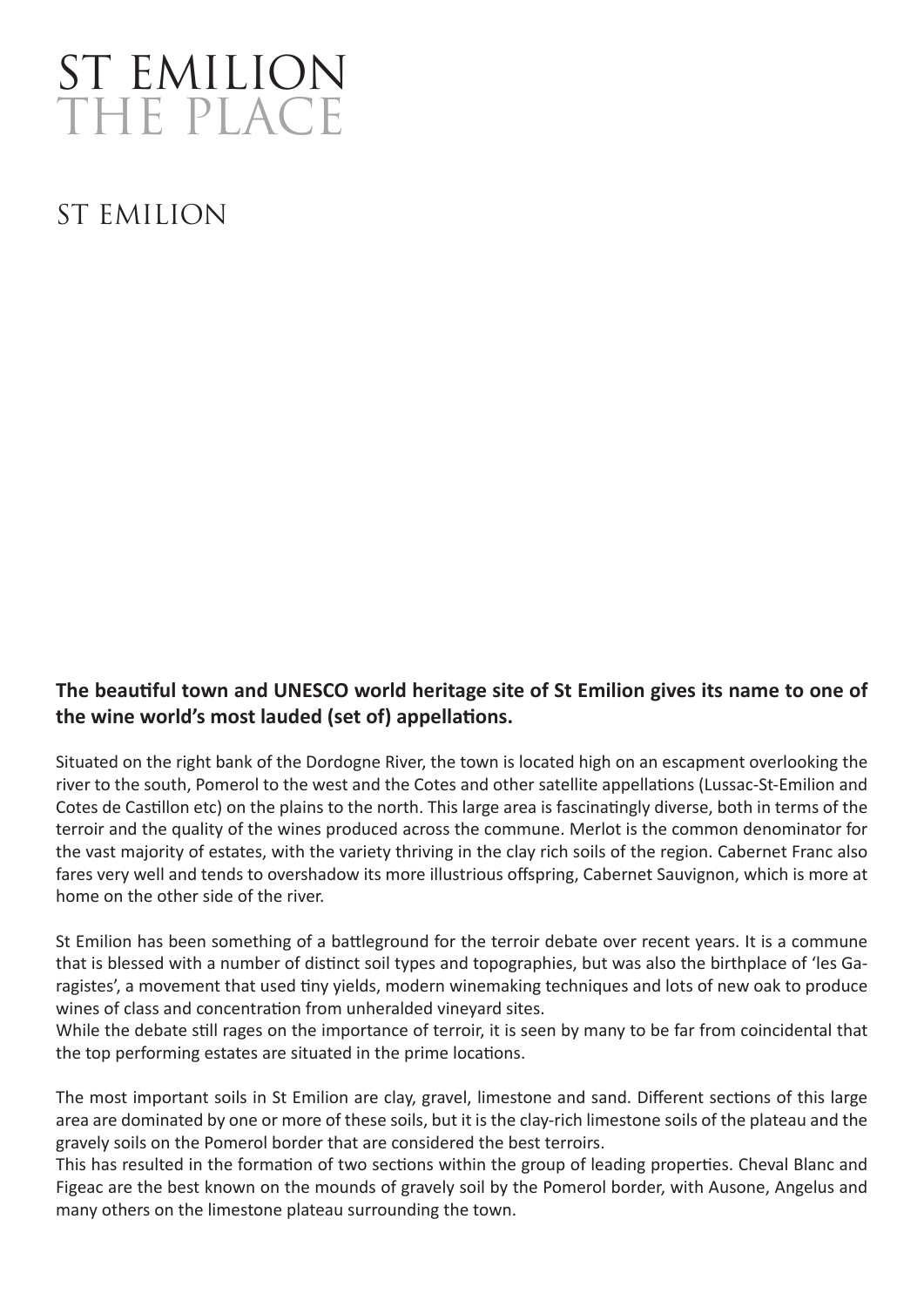### ST EMILION CLASSIFICATION

### **1996 CLASSIFICATION OF ST EMILION**

#### **Premier Grand Cru Classé (A)** Château Ausone

Château Cheval Blanc

#### **Premier Grand Cru Classé (B)**

Château La Gaffeliere Château Magdelaine Château Angelus Château Beausejor-Becot Château Belair Château Canon Château Figeac Clos Fourtet Château Pavie Château Trotte vielle Château Beausejour-Duffau

Not content with the hoopla caused by the garagistes, producers in St Emilion have been fighting tooth and nail for the last couple of years over their classification.

Unlike the 1855 classification of the Medoc which has seen only one significant change in over 150 years (the promotion of Mouton), St Emilion's is revised every decade and promotions or demotions are *de rigeur*. The classification takes in all of the properties that have the right to use Grand Cru Classé on their label, either as one of the elite 'Premier Grand Cru Classé' (A or B) estates, or the slightly more modest 'Grand Cru Classé'. The category of plain old Grand Cru is outside of the classification, and is where you will find most of the Garagistes.

In 2006 the revision of the classification resulted in eleven properties being relegated (out of the classé system entirely) and eight being promoted, including two being made Premier Grand Cru Classé (B) (Pavie-Maquin and Troplong-Mondot). The furore that ensued involved a lawsuit that initially resulted in the entire classification being suspended. Then the system was restored to its 1996 settings (bad news for the promoted estates) until 2009 when a final decision is due to be made.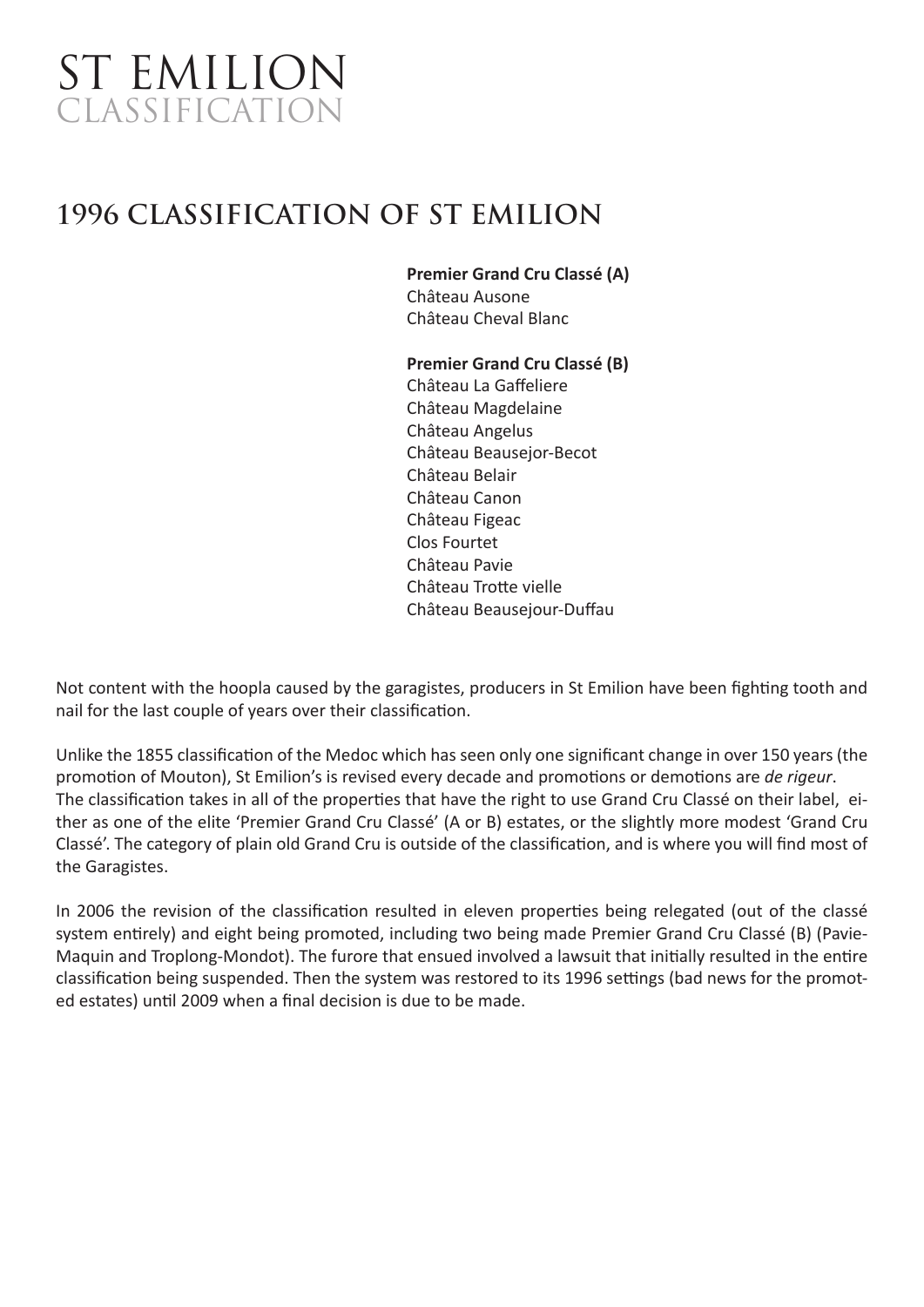## ST EMILION FLIGHT ONE

# 1996

Unlike the '98 vintage where the Merlots benefited from the weather and growing conditions more than the Cabernets, in 1996 the story was reversed.

Frosts at the start of the year delayed the bud-break, which coupled with pre-harvest rain in September led to a shorter than desired growing season for Merlot. After the Merlot had been harvested the rain subsided and October was warm and dry allowing the later-picked Cabernets to gain good ripeness. So while the Medoc produced some of its best wines for many years, things were slightly trickier in St Emilion. The top estates produced wines of quality and class, although lacking a little of the concentration found in 1995 or 1998.

#### CHÂTEAU MAGDELAINE **11ha - Merlot (95%) / Cabernet Franc (5%)**

The illustrious Moueix stable includes Petrus, Trotanoy and La Fleur Petrus as well as many other leading Pomerol estates. One of their earlier purchases (1952), Magdalaine, remains their solitary estate in St Emilion and is considered to be one of the very best in the commune. For the first two hundred years the chateau remained in the hands of the Chatonnet family and the reputation was already well established when JP Moueix purchased it.

Magdelaine has the highest proportion of Merlot of all the Premier Grand Cru Classé properties and was made by Jean-Claude Berrouet (winemaker at Petrus) until his retirement in 2007. It also happens to be the only one of the leading estates in St Emilion to be farmed used a horse drawn plough!

|                 |    | Available Retail price | Tasting price |
|-----------------|----|------------------------|---------------|
| 1996 Magdelaine | 10 | <del>£55.95</del>      | Btl: £50.36   |
|                 |    |                        | Case: £47.56  |

### Château La Gaffelière **22ha - Merlot (80%) / Cabernet Franc (10%) / Cabernet Sauvignon (10%)**

Once part of the same estate as Canon La Gaffeliere, this used to be one of St Emilion's very best estates. Today it is often thought to be trading on past glories, although big investment since the turn of the millennium has seen an improvement over the last few years. Stephane Derenoncourt is now the consultant after a flirtation with Michel Rolland during the 1990s.

Perhaps the most famous event in La Gaffeliere's recent history happened in 2003 when during a party to celebrate the end of the Vinexpo exhibition (featuring all the luminaries of the wine world) a storm hit the estate. Trees started falling and the marquee crashed to the ground. Canapés were flying and the guests had to flee down into the cellar to avoid the carnage!

|    | Available Retail price | Tasting price |
|----|------------------------|---------------|
| 10 | <del>£43.95</del>      | Btl: £39.56   |
|    |                        | Case: £37.36  |

1996 La Gaffeliere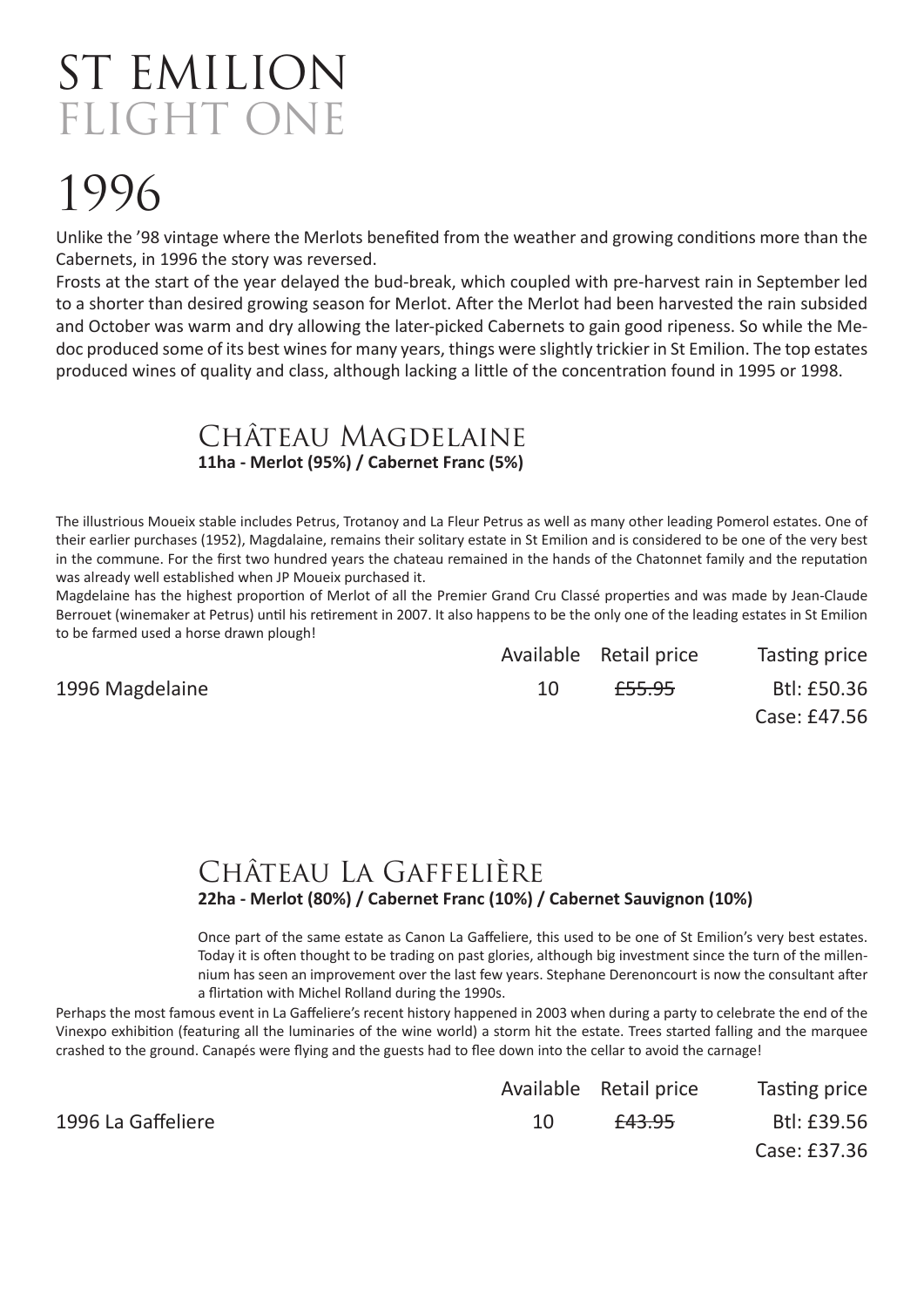## ST EMILION FLIGHT TWO

# 1998

This proved to be a sensational year for wines from the right-bank, with St Emilion and Pomerol recording their best performance for many years. The story was not the same for the Cabernet dominated wines over the river, as heavy rains in the second half of October ruined much of the good work done by a very hot August and September. The Merlot had been picked before the rains came, and the fruit was superb.

The top St Emilion estates produced wines of wonderful richness and concentration that promise many years of improvement in the cellar although, as usual, they are attractive relatively early.

### CHÂTEAU BÉLAIR **12.5ha - Merlot (80%) / Cabernet Franc (20%)**

Bélair is one of St Emilion's oldest estates and during the 19th century was considered to be one of Bordeaux's finest. In terms of location, Bélair is perfectly placed on the plateau (with some vines also on the slopes) and is surrounded by Château Ausone, Château Canon, Château Magdelaine and Château La Gaffelière.

Today's winemaker is the highly rated Pascal Delbeck, who claims to have been the first man in all of Bordeaux to introduce a vibrating sorting table - an idea he admits to stealing from DRC in Burgundy.

The wines are classic St Emilion, some would even say 'old school'. Full and elegant but never overbearing with Delbeck always careful not to let the grapes get *too* ripe.

|             | Available Retail price | Tasting price |
|-------------|------------------------|---------------|
| 1998 Belair | <del>£45.95</del>      | Btl: £41.36   |
|             |                        | Case: £39.06  |

### Château Beauséjour-Bécot **16.5ha - Merlot (70%) / Cabernet Franc (24%) / Cabernet Sauvignon (6%)**

This part of the Beausejour estate has been in the hands of the Bécot family since 1969 and in 1979 it swallowed two other vineyard parcels that were owned by the family; 'Trois Moulins' and 'Château La Carte'. Unfortunately this wasn't met with approval by the authorities, who demoted Beausejor-Bécot from the classification. The situation was rectified in 1996 when the revision of the classification saw its status restored. Michel Rolland is now the consultant here (as he is at the other Beausejour property) and the team have developed a single vineyard plot of Merlot next-door to the estate into a garagiste style cuvee 'La Gomerie'.

|                       | Available Retail price | Tasting price |
|-----------------------|------------------------|---------------|
| 1998 Beausejour-Becot | <del>£81.95</del>      | Btl: £73.76   |
|                       |                        | Case: £69.66  |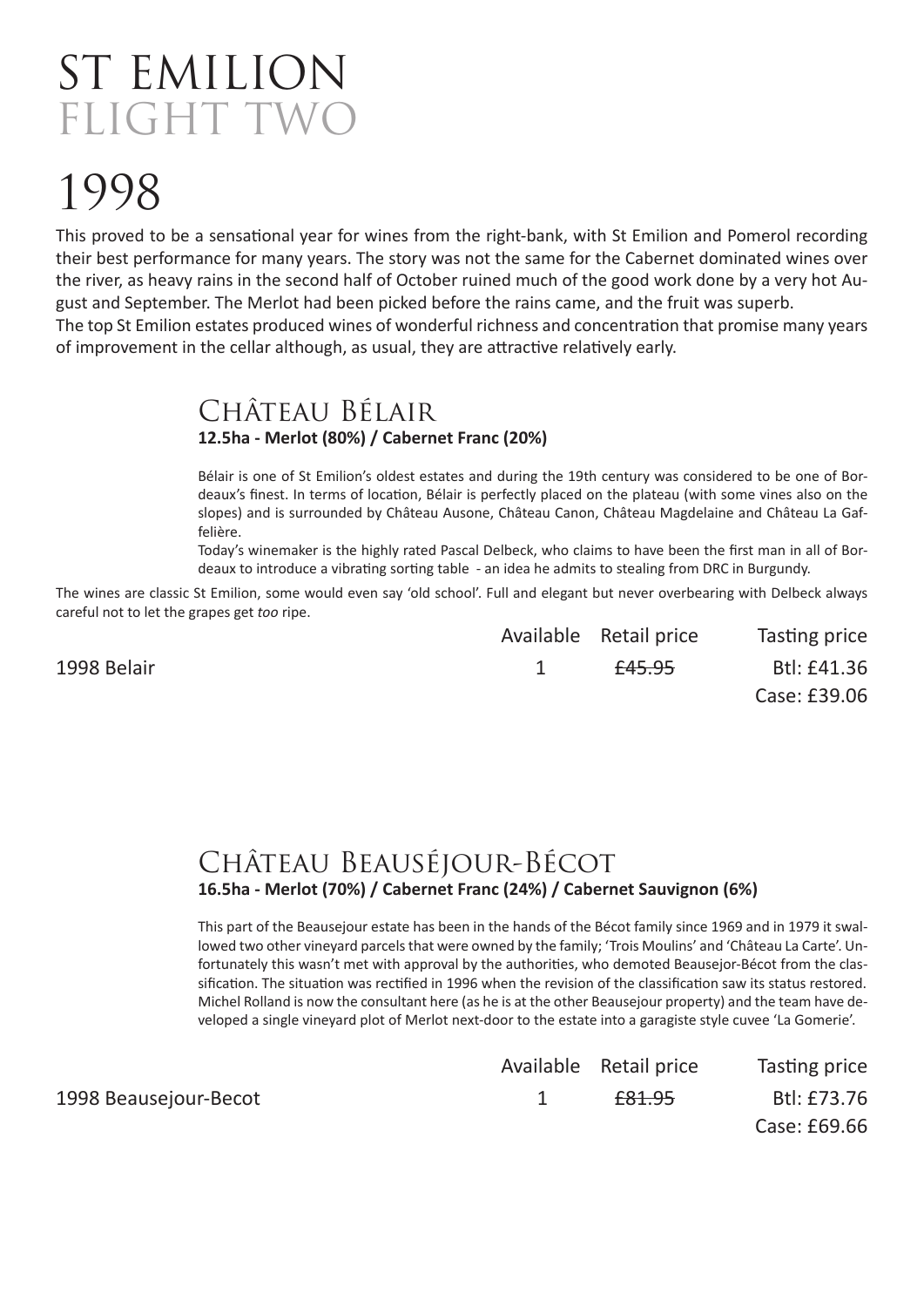## ST EMILION FLIGHT TWO

#### CLOS FOURTET **22ha - Merlot (80%) / Cabernet Franc (10%) / Cabernet Sauvignon (10%)**

Since being bought by the Cuvelier family this estate has maintained the high standards that St Emilion fans have come to expect from one of the commune's top performers.

Cluvelier purchased Clos Fourtet from Lucien Lurton, who was given the estate in exchange for the Lurtonfamily share of Château Margaux (40%) in 1949.

Two thirds of the vines were replanted in 2001, reducing the average age of the vineyard substantially. Although many people felt it would take some time for the wines to get back to where they were, it appears that the property is going from strength to strength. The 2005 Clos Fourtet considered by some to be the best wine this estate has ever produced.

|                   | Available Retail price | Tasting price |
|-------------------|------------------------|---------------|
| 1998 Clos Fourtet | <del>£71.95</del>      | Btl: £64.76   |
|                   |                        | Case: £61.16  |

#### CHÂTEAU CANON **12.5ha - Merlot (75%) / Cabernet Franc (25%)**

Canon was originally part of Château St Martin, the estate farmed by the monks of St Martin which included the two Beausejour properties. After passing through the hands of a number of different owners the chateau now belongs to Chanel, and is managed by John Kolasa (ex-manager of Château Latour). Kolasa has been responsible for the revolution at Rauzan-Segla (also part of Chanel's portfolio) and Canon has benefited from his expertise with (according to some critics) a noticeable upturn in quality over the last decade.

Canon was a property beset with problems during the 80s and 90s, and when it was purchased by Chanel in 1996 the en�re stock of barrels in the chai had to be incinerated in an effort to tackle a TCA contamination in the cellar. A major replanting effort in the vineyards was required to eliminate viruses, with a third of the entire vineyard area having to be ripped up. In addition to this, subsidence in the quarries beneath the property threatened the complete collapse of the entire estate!

All these problems have now been addressed (including underground pillars to combat the subsidence) and the estate is definitely one on the up.

|            |    | Available Retail price | Tasting price |
|------------|----|------------------------|---------------|
| 1998 Canon | 10 | <del>£71.95</del>      | Btl: £64.76   |
|            |    |                        | Case: £61.16  |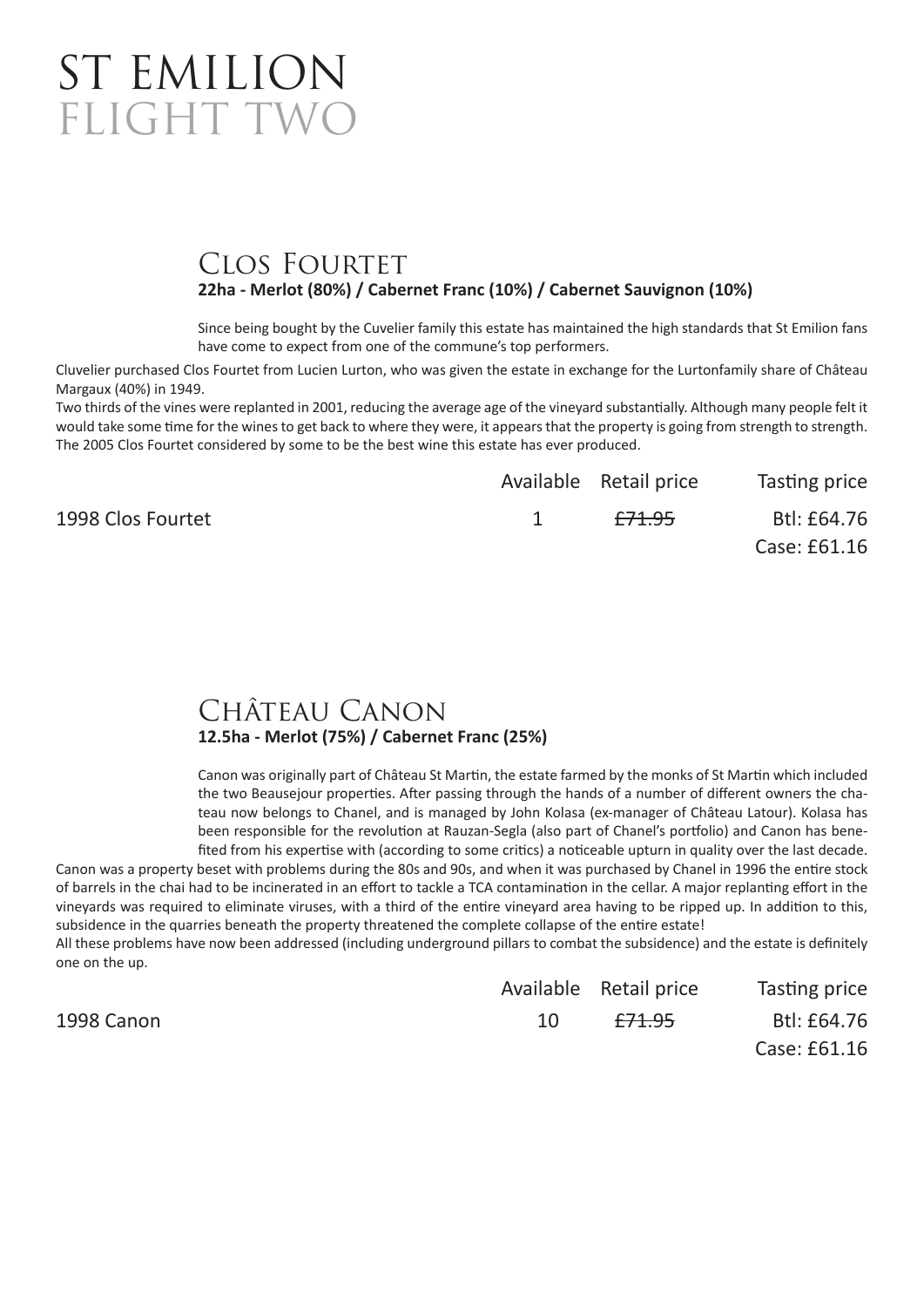### ST EMILION FLIGHT THREE

### CHÂTEAU FIGEAC

#### **40ha - Cabernet Franc (35%) / Cabernet Sauvignon (35%) / Merlot (30%)**

Not many estates in Bordeaux can trace their history back as far as Chateau Figeac. The current property is on the site of a Gallo-Roman villa dating back to the 2nd century that was built by Figeacus.

The property is located over by the Pomerol border, and much of the vineyards are planted on three gravelly mounds that are perfect for cultivating the Cabernet varieties. The terroir here is some of the very best in all of Bordeaux and Cheval Blanc, the most prestigious of St-Emilion properties, was in fact part of the Figeac estate until being sold in 1838.

During the controversy surrounding the 2006 re-classification, Figeac's owner Thierry Manoncourt was told that his application to be promoted to Premier Grand Cru Classé (A) had been rejected solely because his wine didn't sell at the same price as Cheval Blanc or Ausone! Get ready for the price hike soon……

|             | Available Retail price | Tasting price |
|-------------|------------------------|---------------|
| 1998 Figeac | <del>199.95</del>      | Btl: £89.96   |
|             |                        | Case: £84.96  |

### CHÂTEAU PAVIE **42ha - Merlot (60%) / Cabernet Franc (30%) / Cabernet Sauvignon (10%)**

This Premier Grand Cru Classé estate and its wines have always been held in high regard, although during recent times few Bordeaux properties have been the subject of as much controversy and debate.

The arrival of new proprietor Gerard Perse in 1998 heralded the dawn of heated arguments, with one camp lauding him as a saviour, and the other damning him for abandoning all that is sacred about Bordeaux.

The previous owner Jean-Paul Valette was renowned for making long-lived wines of poise & elegance, although Mr Perse had altogether different ideas about the style of wine Pavie should produce, and set about a radical program of 'improvements', both in terms of facilities and the approach to winemaking. One of the major developments has been the slashing of yields since Perse's arrival, resulting in wines of far greater concentration (if not elegance) and far higher price tags!

|            | Available Retail price | Tasting price |
|------------|------------------------|---------------|
| 1998 Pavie | £117.00                | Btl: £105.30  |
|            |                        | Case: £99.45  |

### CHÂTEAU ANGELUS

#### **23ha - Merlot (50%) / Cabernet Franc (47%) / Cabernet Sauvignon (3%)**

Angélus is one of St Emilion's most highly regarded estates (with prices to match) and even the tipple of choice for James Bond on long train journeys. It is interesting to remember that it was only promoted to Premier Grand Cru Classé (B) in 1996, not long after the purchase of some of the Beausejor-Bécot vineyards. Three hectares of the vineyard didn't receive the promotion and these are now eligible for only the second wine of the chateau - Carillon de l'Angélus .

The rapid improvements made at Angélus that resulted in the estate's promotion have continued and now many commentators put it at the front of the queue for further promotion into the elite (A) band of properties. 1998 was the vintage that the De Boüard family decide to drop the 'L' from the name (l'Angelus), although there is no evidence to suggest that this was responsible for a change in the flavour of the wine.

| change in the navour of the wille. | Available Retail price | Tasting price |
|------------------------------------|------------------------|---------------|
| 1998 Angelus                       | <del>£165.00</del>     | Btl: £148.50  |
|                                    |                        | Case: £140.25 |